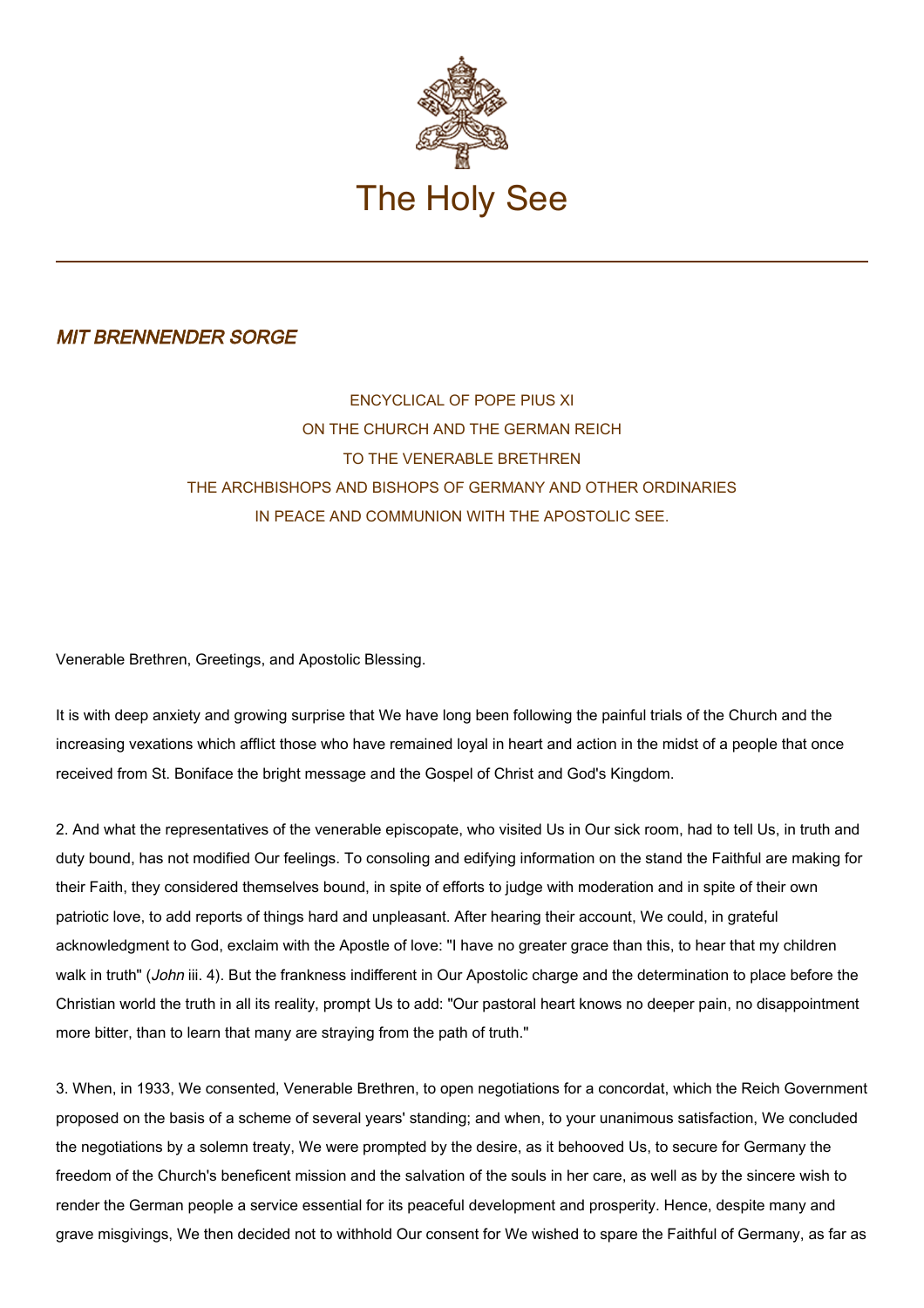it was humanly possible, the trials and difficulties they would have had to face, given the circumstances, had the negotiations fallen through. It was by acts that We wished to make it plain, Christ's interests being Our sole object, that the pacific and maternal hand of the Church would be extended to anyone who did not actually refuse it.

4. If, then, the tree of peace, which we planted on German soil with the purest intention, has not brought forth the fruit, which in the interest of your people, We had fondly hoped, no one in the world who has eyes to see and ears to hear will be able to lay the blame on the Church and on her Head. The experiences of these last years have fixed responsibilities and laid bare intrigues, which from the outset only aimed at a war of extermination. In the furrows, where We tried to sow the seed of a sincere peace, other men - the "enemy" of Holy Scripture - oversowed the cockle of distrust, unrest, hatred, defamation, of a determined hostility overt or veiled, fed from many sources and wielding many tools, against Christ and His Church. They, and they alone with their accomplices, silent or vociferous, are today responsible, should the storm of religious war, instead of the rainbow of peace, blacken the German skies.

5. We have never ceased, Venerable Brethren, to represent to the responsible rulers of your country's destiny, the consequences which would inevitably follow the protection and even the favor, extended to such a policy. We have done everything in Our power to defend the sacred pledge of the given word of honor against theories and practices, which it officially endorsed, would wreck every faith in treaties and make every signature worthless. Should the day ever come to place before the world the account of Our efforts, every honest mind will see on which side are to be found the promoters of peace, and on which side its disturbers. Whoever had left in his soul an atom of love for truth, and in his heart a shadow of a sense of justice, must admit that, in the course of these anxious and trying years following upon the conclusion of the concordat, every one of Our words, every one of Our acts, has been inspired by the binding law of treaties. At the same time, anyone must acknowledge, not without surprise and reprobation, how the other contracting party emasculated the terms of the treaty, distorted their meaning, and eventually considered its more or less official violation as a normal policy. The moderation We showed in spite of all this was not inspired by motives of worldly interest, still less by unwarranted weakness, but merely by Our anxiety not to draw out the wheat with the cockle; not to pronounce open judgment, before the public was ready to see its force; not to impeach other people's honesty, before the evidence of events should have torn the mask off the systematic hostility leveled at the Church. Even now that a campaign against the confessional schools, which are guaranteed by the concordat, and the destruction of free election, where Catholics have a right to their children's Catholic education, afford evidence, in a matter so essential to the life of the Church, of the extreme gravity of the situation and the anxiety of every Christian conscience; even now Our responsibility for Christian souls induces Us not to overlook the last possibilities, however slight, of a return to fidelity to treaties, and to any arrangement that may be acceptable to the episcopate. We shall continue without failing, to stand before the rulers of your people as the defender of violated rights, and in obedience to Our Conscience and Our pastoral mission, whether We be successful or not, to oppose the policy which seeks, by open or secret means, to strangle rights guaranteed by a treaty.

6. Different, however, Venerable Brethren, is the purpose of this letter. As you affectionately visited Us in Our illness, so also We turn to you, and through you, the German Catholics, who, like all suffering and afflicted children, are nearer to their Father's heart. At a time when your faith, like gold, is being tested in the fire of tribulation and persecution, when your religious freedom is beset on all sides, when the lack of religious teaching and of normal defense is heavily weighing on you, you have every right to words of truth and spiritual comfort from him whose first predecessor heard these words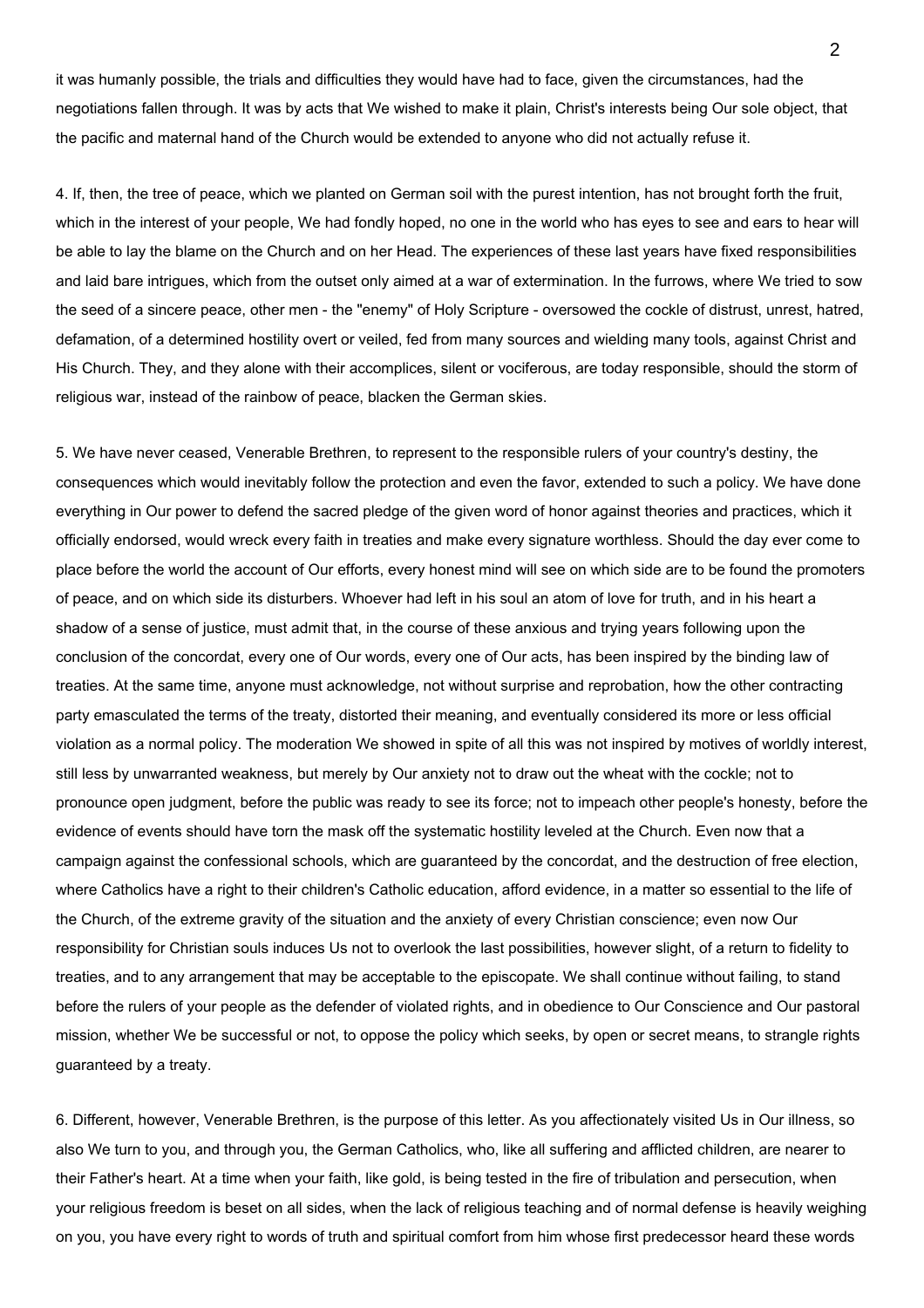from the Lord: "I have prayed for thee that thy faith fail not: and thou being once converted, confirm thy brethren" (Luke xxii. 32).

7. Take care, Venerable Brethren, that above all, faith in God, the first and irreplaceable foundation of all religion, be preserved in Germany pure and unstained. The believer in God is not he who utters the name in his speech, but he for whom this sacred word stands for a true and worthy concept of the Divinity. Whoever identifies, by pantheistic confusion, God and the universe, by either lowering God to the dimensions of the world, or raising the world to the dimensions of God, is not a believer in God. Whoever follows that so-called pre-Christian Germanic conception of substituting a dark and impersonal destiny for the personal God, denies thereby the Wisdom and Providence of God who "Reacheth from end to end mightily, and ordereth all things sweetly" (Wisdom viii. 1). Neither is he a believer in God.

8. Whoever exalts race, or the people, or the State, or a particular form of State, or the depositories of power, or any other fundamental value of the human community - however necessary and honorable be their function in worldly things whoever raises these notions above their standard value and divinizes them to an idolatrous level, distorts and perverts an order of the world planned and created by God; he is far from the true faith in God and from the concept of life which that faith upholds.

9. Beware, Venerable Brethren, of that growing abuse, in speech as in writing, of the name of God as though it were a meaningless label, to be affixed to any creation, more or less arbitrary, of human speculation. Use your influence on the Faithful, that they refuse to yield to this aberration. Our God is the Personal God, supernatural, omnipotent, infinitely perfect, one in the Trinity of Persons, tri-personal in the unity of divine essence, the Creator of all existence. Lord, King and ultimate Consummator of the history of the world, who will not, and cannot, tolerate a rival God by His side.

10. This God, this Sovereign Master, has issued commandments whose value is independent of time and space, country and race. As God's sun shines on every human face so His law knows neither privilege nor exception. Rulers and subjects, crowned and uncrowned, rich and poor are equally subject to His word. From the fullness of the Creators' right there naturally arises the fullness of His right to be obeyed by individuals and communities, whoever they are. This obedience permeates all branches of activity in which moral values claim harmony with the law of God, and pervades all integration of the ever-changing laws of man into the immutable laws of God.

11. None but superficial minds could stumble into concepts of a national God, of a national religion; or attempt to lock within the frontiers of a single people, within the narrow limits of a single race, God, the Creator of the universe, King and Legislator of all nations before whose immensity they are "as a drop of a bucket" (Isaiah xl, 15).

12. The Bishops of the Church of Christ, "ordained in the things that appertain to God (Heb. v, 1) must watch that pernicious errors of this sort, and consequent practices more pernicious still, shall not gain a footing among their flock. It is part of their sacred obligations to do whatever is in their power to enforce respect for, and obedience to, the commandments of God, as these are the necessary foundation of all private life and public morality; to see that the rights of His Divine Majesty, His name and His word be not profaned; to put a stop to the blasphemies, which, in words and pictures, are multiplying like the sands of the desert; to encounter the obstinacy and provocations of those who deny, despise and hate God, by the never-failing reparatory prayers of the Faithful, hourly rising like incense to the All-Highest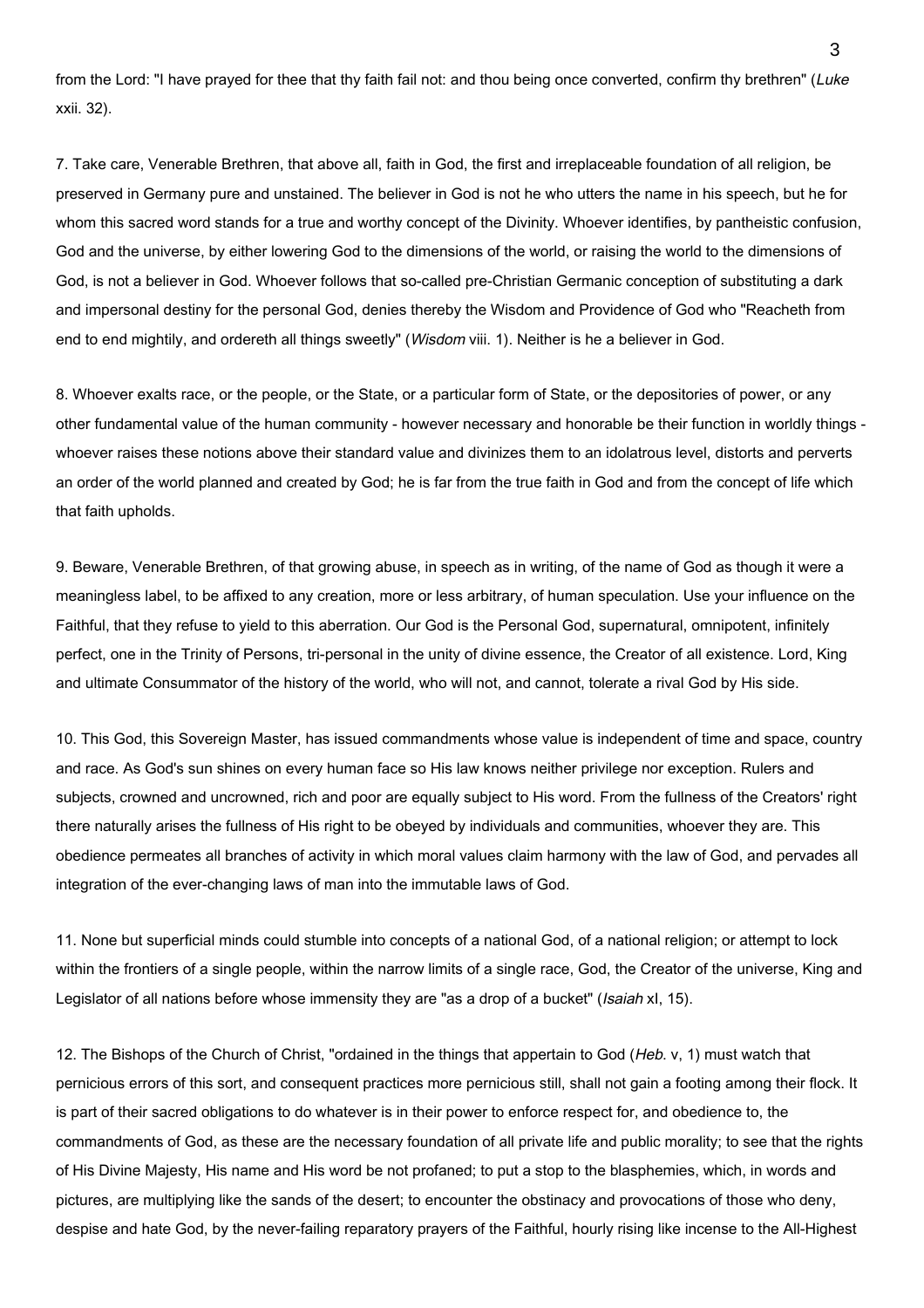and staying His vengeance.

13. We thank you, Venerable Brethren, your priests and Faithful, who have persisted in their Christian duty and in the defense of God's rights in the teeth of an aggressive paganism. Our gratitude, warmer still and admiring, goes out to those who, in fulfillment of their duty, have been deemed worthy of sacrifice and suffering for the love of God.

14. No faith in God can for long survive pure and unalloyed without the support of faith in Christ. "No one knoweth who the Son is, but the Father: and who the Father is, but the Son and to whom the Son will reveal Him" (Luke x. 22). "Now this is eternal life: That they may know thee, the only true God, and Jesus Christ whom thou has sent" (John xvii. 3). Nobody, therefore, can say: "I believe in God, and that is enough religion for me," for the Savior's words brook no evasion: "Whosoever denieth the Son, the same hath not the Father. He that confesseth the Son hath the Father also" (1 John ii. 23).

15. In Jesus Christ, Son of God made Man, there shone the plentitude of divine revelation. "God, who at sundry times and in divers manners, spoke in times past to the fathers by the prophets last of all, in these days hath spoken to us by His Son" (Heb. i. 1). The sacred books of the Old Testament are exclusively the word of God, and constitute a substantial part of his revelation; they are penetrated by a subdued light, harmonizing with the slow development of revelation, the dawn of the bright day of the redemption. As should be expected in historical and didactic books, they reflect in many particulars the imperfection, the weakness and sinfulness of man. But side by side with innumerable touches of greatness and nobleness, they also record the story of the chosen people, bearers of the Revelation and the Promise, repeatedly straying from God and turning to the world. Eyes not blinded by prejudice or passion will see in this prevarication, as reported by the Biblical history, the luminous splendor of the divine light revealing the saving plan which finally triumphs over every fault and sin. It is precisely in the twilight of this background that one perceives the striking perspective of the divine tutorship of salvation, as it warms, admonishes, strikes, raises and beautifies its elect. Nothing but ignorance and pride could blind one to the treasures hoarded in the Old Testament.

16. Whoever wishes to see banished from church and school the Biblical history and the wise doctrines of the Old Testament, blasphemes the name of God, blasphemes the Almighty's plan of salvation, and makes limited and narrow human thought the judge of God's designs over the history of the world: he denies his faith in the true Christ, such as He appeared in the flesh, the Christ who took His human nature from a people that was to crucify Him; and he understands nothing of that universal tragedy of the Son of God who to His torturer's sacrilege opposed the divine and priestly sacrifice of His redeeming death, and made the new alliance the goal of the old alliance, its realization and its crown.

17. The peak of the revelation as reached in the Gospel of Christ is final and permanent. It knows no retouches by human hand; it admits no substitutes or arbitrary alternatives such as certain leaders pretend to draw from the so-called myth of race and blood. Since Christ, the Lord's Anointed, finished the task of Redemption, and by breaking up the reign of sin deserved for us the grace of being the children God, since that day no other name under heaven has been given to men, whereby we must be saved (Acts iv. 12). No man, were every science, power and worldly strength incarnated in him, can lay any other foundation but that which is laid: which is Christ Jesus (1 Cor. iii 11). Should any man dare, in sacrilegious disregard of the essential differences between God and His creature, between the God-man and the children of man, to place a mortal, were he the greatest of all times, by the side of, or over, or against, Christ, he would deserve to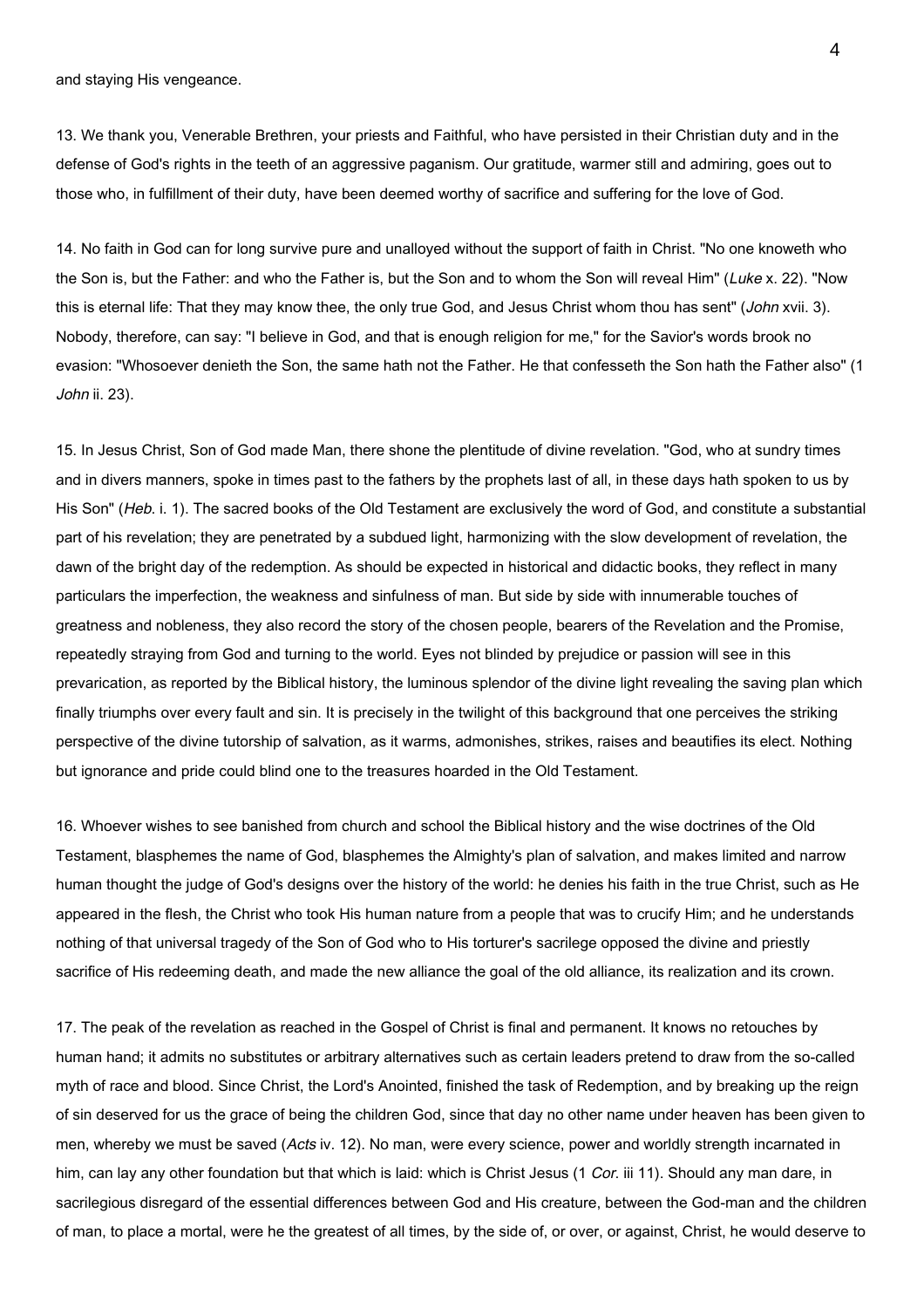be called prophet of nothingness, to whom the terrifying words of Scripture would be applicable: "He that dwelleth in heaven shall laugh at them" (Psalms ii. 3).

18. Faith in Christ cannot maintain itself pure and unalloyed without the support of faith in the Church, "the pillar and ground of the truth" (1 Tim. iii. 15); for Christ Himself, God eternally blessed, raised this pillar of the Faith. His command to hear the Church (Matt. xviii. 15), to welcome in the words and commands of the Church His own words and His own commands (Luke x. 16), is addressed to all men, of all times and of all countries. The Church founded by the Redeemer is one, the same for all races and all nations. Beneath her dome, as beneath the vault of heaven, there is but one country for all nations and tongues; there is room for the development of every quality, advantage, task and vocation which God the Creator and Savior has allotted to individuals as well as to ethnical communities. The Church's maternal heart is big enough to see in the God-appointed development of individual characteristics and gifts, more than a mere danger of divergency. She rejoices at the spiritual superiorities among individuals and nations. In their successes she sees with maternal joy and pride fruits of education and progress, which she can only bless and encourage, whenever she can conscientiously do so. But she also knows that to this freedom limits have been set by the majesty of the divine command, which founded that Church one and indivisible. Whoever tampers with that unity and that indivisibility wrenches from the Spouse of Christ one of the diadems with which God Himself crowned her; he subjects a divine structure, which stands on eternal foundations, to criticism and transformation by architects whom the Father of Heaven never authorized to interfere.

19. The Church, whose work lies among men and operates through men, may see her divine mission obscured by human, too human, combination, persistently growing and developing like the cockle among the wheat of the Kingdom of God. Those who know the Savior's words on scandal and the giver of scandals, know, too, the judgment which the Church and all her sons must pronounce on what was and what is sin. But if, besides these reprehensible discrepancies be between faith and life, acts and words, exterior conduct and interior feelings, however numerous they be, anyone overlooks the overwhelming sum of authentic virtues, of spirit of sacrifice, fraternal love, heroic efforts of sanctity, he gives evidence of deplorable blindness and injustice. If later he forgets to apply the standard of severity, by which he measures the Church he hates, to other organizations in which he happens to be interested, then his appeal to an offended sense of purity identifies him with those who, for seeing the mote in their brother's eye, according to the Savior's incisive words, cannot see the beam in their own. But however suspicious the intention of those who make it their task, nay their vile profession, to scrutinize what is human in the Church, and although the priestly powers conferred by God are independent of the priest's human value, it yet remains true that at no moment of history, no individual, in no organization can dispense himself from the duty of loyally examining his conscience, of mercilessly purifying himself, and energetically renewing himself in spirit and in action. In Our Encyclical on the priesthood We have urged attention to the sacred duty of all those who belong to the Church, chiefly the members of the priestly and religious profession and of the lay apostolate, to square their faith and their conduct with the claims of the law of God and of the Church. And today we again repeat with all the insistency We can command: it is not enough to be a member of the Church of Christ, one needs to be a living member, in spirit and in truth, i.e., living in the state of grace and in the presence of God, either in innocence or in sincere repentance. If the Apostle of the nations, the vase of election, chastised his body and brought it into subjection: lest perhaps, when he had preached to others, he himself should become a castaway (1 Cor. ix. 27), could anybody responsible for the extension of the Kingdom of God claim any other method but personal sanctification? Only thus can we show to the present generation, and to the critics of the Church that "the salt of the earth," the leaven of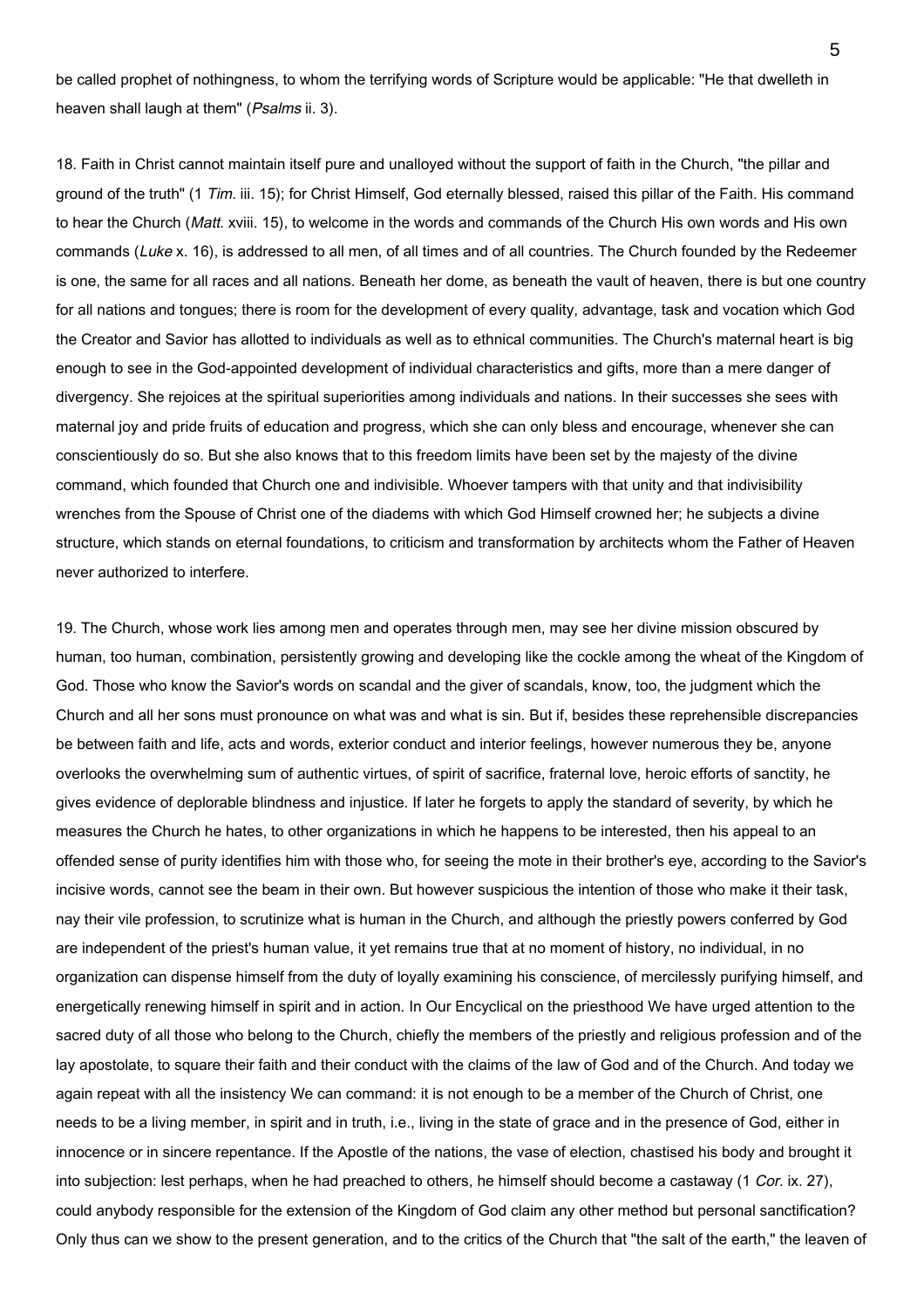Christianity has not decayed, but is ready to give the men of today - prisoners of doubt and error, victims of indifference, tired of their Faith and straying from God - the spiritual renewal they so much need. A Christianity which keeps a grip on itself, refuses every compromise with the world, takes the commands of God and the Church seriously, preserves its love of God and of men in all its freshness, such a Christianity can be, and will be, a model and a guide to a world which is sick to death and clamors for directions, unless it be condemned to a catastrophe that would baffle the imagination.

20. Every true and lasting reform has ultimately sprung from the sanctity of men who were driven by the love of God and of men. Generous, ready to stand to attention to any call from God, yet confident in themselves because confident in their vocation, they grew to the size of beacons and reformers. On the other hand, any reformatory zeal, which instead of springing from personal purity, flashes out of passion, has produced unrest instead of light, destruction instead of construction, and more than once set up evils worse than those it was out to remedy. No doubt "the Spirit breatheth where he will" (John iii. 8): "of stones He is able to raise men to prepare the way to his designs" (Matt. iii. 9). He chooses the instruments of His will according to His own plans, not those of men. But the Founder of the Church, who breathed her into existence at Pentecost, cannot disown the foundations as He laid them. Whoever is moved by the spirit of God, spontaneously adopts both outwardly and inwardly, the true attitude toward the Church, this sacred fruit from the tree of the cross, this gift from the Spirit of God, bestowed on Pentecost day to an erratic world.

21. In your country, Venerable Brethren, voices are swelling into a chorus urging people to leave the Church, and among the leaders there is more than one whose official position is intended to create the impression that this infidelity to Christ the King constitutes a signal and meritorious act of loyalty to the modern State. Secret and open measures of intimidation, the threat of economic and civic disabilities, bear on the loyalty of certain classes of Catholic functionaries, a pressure which violates every human right and dignity. Our wholehearted paternal sympathy goes out to those who must pay so dearly for their loyalty to Christ and the Church; but directly the highest interests are at stake, with the alternative of spiritual loss, there is but one alternative left, that of heroism. If the oppressor offers one the Judas bargain of apostasy he can only, at the cost of every worldly sacrifice, answer with Our Lord: "Begone, Satan! For it is written: The Lord thy God shalt thou adore, and Him only shalt thou serve" (Matt. iv. 10). And turning to the Church, he shall say: "Thou, my mother since my infancy, the solace of my life and advocate at my death, may my tongue cleave to my palate if, yielding to worldly promises or threats, I betray the vows of my baptism." As to those who imagine that they can reconcile exterior infidelity to one and the same Church, let them hear Our Lord's warning: - "He that shall deny me before men shall be denied before the angels of God" (Luke xii. 9).

22. Faith in the Church cannot stand pure and true without the support of faith in the primacy of the Bishop of Rome. The same moment when Peter, in the presence of all the Apostles and disciples, confesses his faith in Christ, Son of the Living God, the answer he received in reward for his faith and his confession was the word that built the Church, the only Church of Christ, on the rock of Peter (Matt. xvi. 18). Thus was sealed the connection between the faith in Christ, the Church and the Primacy. True and lawful authority is invariably a bond of unity, a source of strength, a guarantee against division and ruin, a pledge for the future: and this is verified in the deepest and sublimest sense, when that authority, as in the case of the Church, and the Church alone, is sealed by the promise and the guidance of the Holy Ghost and His irresistible support. Should men, who are not even united by faith in Christ, come and offer you the seduction of a national German Church, be convinced that it is nothing but a denial of the one Church of Christ and the evident betrayal of that universal evangelical mission, for which a world Church alone is qualified and competent. The live history of other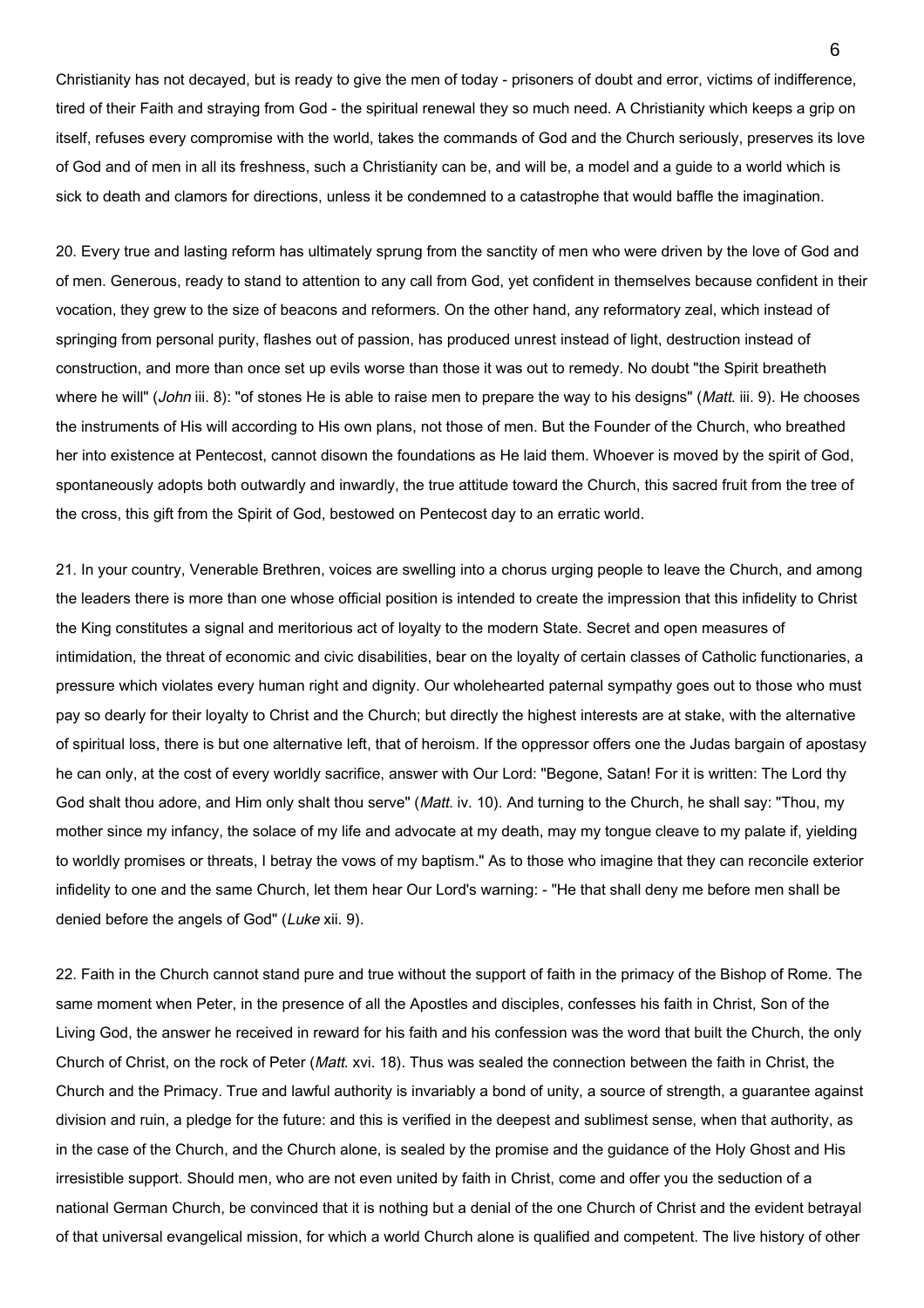national churches with their paralysis, their domestication and subjection to worldly powers, is sufficient evidence of the sterility to which is condemned every branch that is severed from the trunk of the living Church. Whoever counters these erroneous developments with an uncompromising No from the very outset, not only serves the purity of his faith in Christ, but also the welfare and the vitality of his own people.

23. You will need to watch carefully, Venerable Brethren, that religious fundamental concepts be not emptied of their content and distorted to profane use. "Revelation" in its Christian sense, means the word of God addressed to man. The use of this word for the "suggestions" of race and blood, for the irradiations of a people's history, is mere equivocation. False coins of this sort do not deserve Christian currency. "Faith" consists in holding as true what God has revealed and proposes through His Church to man's acceptance. It is "the evidence of things that appear not" (Heb. ii. 1). The joyful and proud confidence in the future of one's people, instinct in every heart, is quite a different thing from faith in a religious sense. To substitute the one for the other, and demand on the strength of this, to be numbered among the faithful followers of Christ, is a senseless play on words, if it does not conceal a confusion of concepts, or worse.

24. "Immortality" in a Christian sense means the survival of man after his terrestrial death, for the purpose of eternal reward or punishment. Whoever only means by the term, the collective survival here on earth of his people for an indefinite length of time, distorts one of the fundamental notions of the Christian Faith and tampers with the very foundations of the religious concept of the universe, which requires a moral order.

25. "Original sin" is the hereditary but impersonal fault of Adam's descendants, who have sinned in him (Rom. v. 12). It is the loss of grace, and therefore of eternal life, together with a propensity to evil, which everybody must, with the assistance of grace, penance, resistance and moral effort, repress and conquer. The passion and death of the Son of God has redeemed the world from the hereditary curse of sin and death. Faith in these truths, which in your country are today the butt of the cheap derision of Christ's enemies, belongs to the inalienable treasury of Christian revelation.

26. The cross of Christ, though it has become to many a stumbling block and foolishness (1 Cor. i. 23) remains for the believer the holy sign of his redemption, the emblem of moral strength and greatness. We live in its shadow and die in its embrace. It will stand on our grave as a pledge of our faith and our hope in the eternal light.

27. Humility in the spirit of the Gospel and prayer for the assistance of grace are perfectly compatible with self-confidence and heroism. The Church of Christ, which throughout the ages and to the present day numbers more confessors and voluntary martyrs than any other moral collectivity, needs lessons from no one in heroism of feeling and action. The odious pride of reformers only covers itself with ridicule when it rails at Christian humility as though it were but a cowardly pose of self-degradation.

28. "Grace," in a wide sense, may stand for any of the Creator's gifts to His creature; but in its Christian designation, it means all the supernatural tokens of God's love; God's intervention which raises man to that intimate communion of life with Himself, called by the Gospel "adoption of the children of God." "Behold what manner of charity the Father hath bestowed on us, that we should be called and should be the sons of God" (1 John iii. 1). To discard this gratuitous and free elevation in the name of a so-called German type amounts to repudiating openly a fundamental truth of Christianity. It would be an abuse of our religious vocabulary to place on the same level supernatural grace and natural gifts. Pastors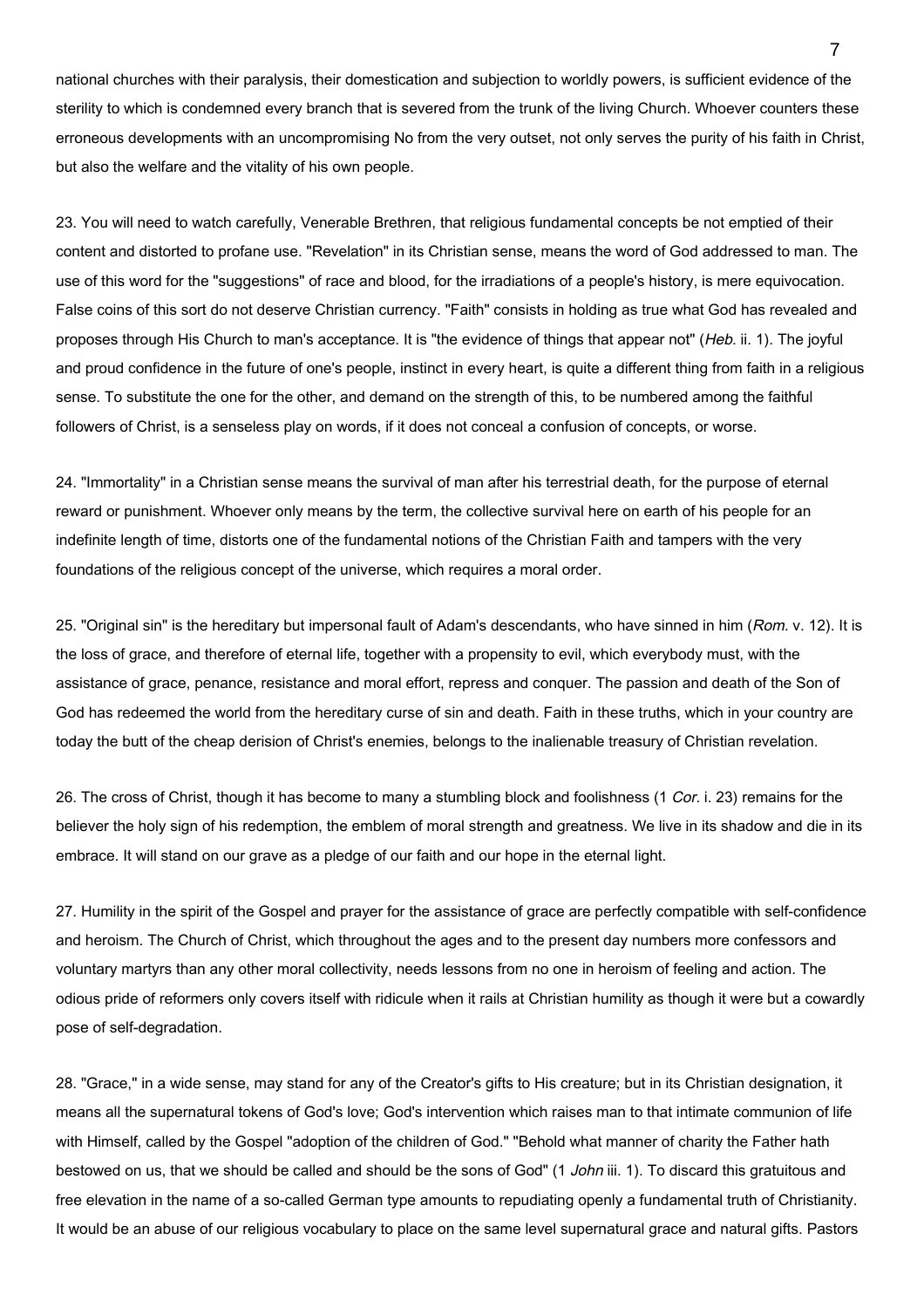and guardians of the people of God will do well to resist this plunder of sacred things and this confusion of ideas.

29. It is on faith in God, preserved pure and stainless, that man's morality is based. All efforts to remove from under morality and the moral order the granite foundation of faith and to substitute for it the shifting sands of human regulations, sooner or later lead these individuals or societies to moral degradation. The fool who has said in his heart "there is no God" goes straight to moral corruption (Psalms xiii. 1), and the number of these fools who today are out to sever morality from religion, is legion. They either do not see or refuse to see that the banishment of confessional Christianity, i.e., the clear and precise notion of Christianity, from teaching and education, from the organization of social and political life, spells spiritual spoliation and degradation. No coercive power of the State, no purely human ideal, however noble and lofty it be, will ever be able to make shift of the supreme and decisive impulses generated by faith in God and Christ. If the man, who is called to the hard sacrifice of his own ego to the common good, loses the support of the eternal and the divine, that comforting and consoling faith in a God who rewards all good and punishes all evil, then the result of the majority will be, not the acceptance, but the refusal of their duty. The conscientious observation of the ten commandments of God and the precepts of the Church (which are nothing but practical specifications of rules of the Gospels) is for every one an unrivaled school of personal discipline, moral education and formation of character, a school that is exacting, but not to excess. A merciful God, who as Legislator, says - Thou must! - also gives by His grace the power to will and to do. To let forces of moral formation of such efficacy lie fallow, or to exclude them positively from public education, would spell religious under-feeding of a nation. To hand over the moral law to man's subjective opinion, which changes with the times, instead of anchoring it in the holy will of the eternal God and His commandments, is to open wide every door to the forces of destruction. The resulting dereliction of the eternal principles of an objective morality, which educates conscience and ennobles every department and organization of life, is a sin against the destiny of a nation, a sin whose bitter fruit will poison future generations.

30. Such is the rush of present-day life that it severs from the divine foundation of Revelation, not only morality, but also the theoretical and practical rights. We are especially referring to what is called the natural law, written by the Creator's hand on the tablet of the heart (Rom. ii. 14) and which reason, not blinded by sin or passion, can easily read. It is in the light of the commands of this natural law, that all positive law, whoever be the lawgiver, can be gauged in its moral content, and hence, in the authority it wields over conscience. Human laws in flagrant contradiction with the natural law are vitiated with a taint which no force, no power can mend. In the light of this principle one must judge the axiom, that "right is common utility," a proposition which may be given a correct significance, it means that what is morally indefensible, can never contribute to the good of the people. But ancient paganism acknowledged that the axiom, to be entirely true, must be reversed and be made to say: "Nothing can be useful, if it is not at the same time morally good" (Cicero, De Off. ii. 30). Emancipated from this oral rule, the principle would in international law carry a perpetual state of war between nations; for it ignores in national life, by confusion of right and utility, the basic fact that man as a person possesses rights he holds from God, and which any collectivity must protect against denial, suppression or neglect. To overlook this truth is to forget that the real common good ultimately takes its measure from man's nature, which balances personal rights and social obligations, and from the purpose of society, established for the benefit of human nature. Society, was intended by the Creator for the full development of individual possibilities, and for the social benefits, which by a give and take process, every one can claim for his own sake and that of others. Higher and more general values, which collectivity alone can provide, also derive from the Creator for the good of man, and for the full development, natural and supernatural, and the realization of his perfection. To neglect this order is to shake the pillars on which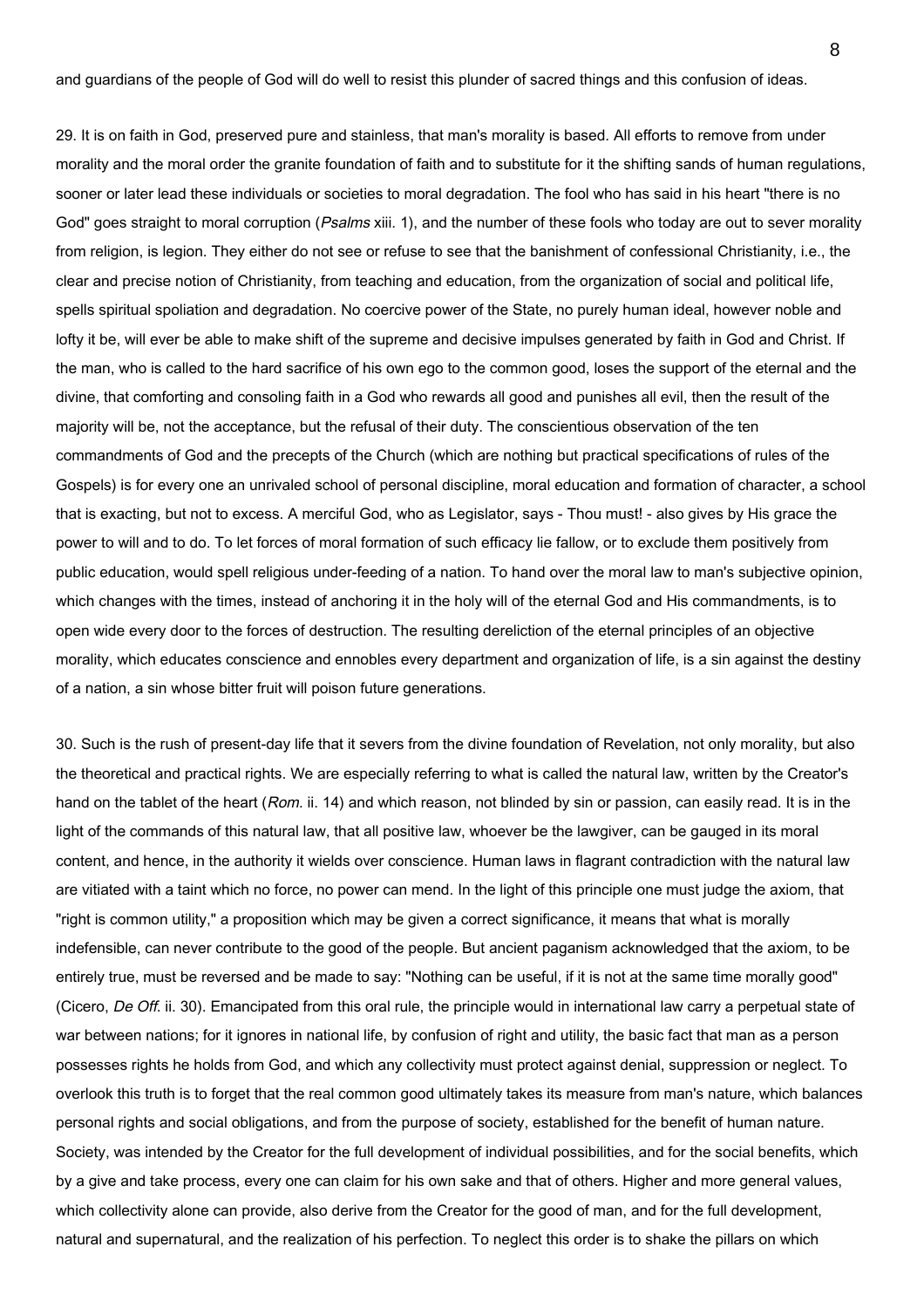society rests, and to compromise social tranquillity, security and existence.

31. The believer has an absolute right to profess his Faith and live according to its dictates. Laws which impede this profession and practice of Faith are against natural law.

Parents who are earnest and conscious of their educative duties, have a primary right to the education of the children God has given them in the spirit of their Faith, and according to its prescriptions. Laws and measures which in school questions fail to respect this freedom of the parents go against natural law, and are immoral. The Church, whose mission it is to preserve and explain the natural law, as it is divine in its origin, cannot but declare that the recent enrollment into schools organized without a semblance of freedom, is the result of unjust pressure, and is a violation of every common right.

32. As the Vicar of Him who said to the young man of the Gospel: "If thou wilt enter into life, keep the commandments" (Matt. xix. 17), We address a few paternal words to the young.

33. Thousands of voices ring into your ears a Gospel which has not been revealed by the Father of Heaven. Thousands of pens are wielded in the service of a Christianity, which is not of Christ. Press and wireless daily force on you productions hostile to the Faith and to the Church, impudently aggressive against whatever you should hold venerable and sacred. Many of you, clinging to your Faith and to your Church, as a result of your affiliation with religious associations guaranteed by the concordat, have often to face the tragic trial of seeing your loyalty to your country misunderstood, suspected, or even denied, and of being hurt in your professional and social life. We are well aware that there is many a humble soldier of Christ in your ranks, who with torn feelings, but a determined heart, accepts his fate, finding his one consolation in the thought of suffering insults for the name of Jesus (Acts v. 41). Today, as We see you threatened with new dangers and new molestations, We say to you: If any one should preach to you a Gospel other than the one you received on the knees of a pious mother, from the lips of a believing father, or through teaching faithful to God and His Church, "let him be anathema" (Gal. i. 9). If the State organizes a national youth, and makes this organization obligatory to all, then, without prejudice to rights of religious associations, it is the absolute right of youths as well as of parents to see to it that this organization is purged of all manifestations hostile to the Church and Christianity. These manifestations are even today placing Christian parents in a painful alternative, as they cannot give to the State what they owe to God alone.

34. No one would think of preventing young Germans establishing a true ethnical community in a noble love of freedom and loyalty to their country. What We object to is the voluntary and systematic antagonism raised between national education and religious duty. That is why we tell the young: Sing your hymns to freedom, but do not forget the freedom of the children of God. Do not drag the nobility of that freedom in the mud of sin and sensuality. He who sings hymns of loyalty to this terrestrial country should not, for that reason, become unfaithful to God and His Church, or a deserter and traitor to His heavenly country. You are often told about heroic greatness, in lying opposition to evangelical humility and patience. Why conceal the fact that there are heroisms in moral life? That the preservation of baptismal innocence is an act of heroism which deserves credit? You are often told about the human deficiencies which mar the history of the Church: why ignore the exploits which fill her history, the saints she begot, the blessing that came upon Western civilization from the union between that Church and your people? You are told about sports. Indulged in with moderation and within limits, physical education is a boon for youth. But so much time is now devoted to sporting activities, that the

9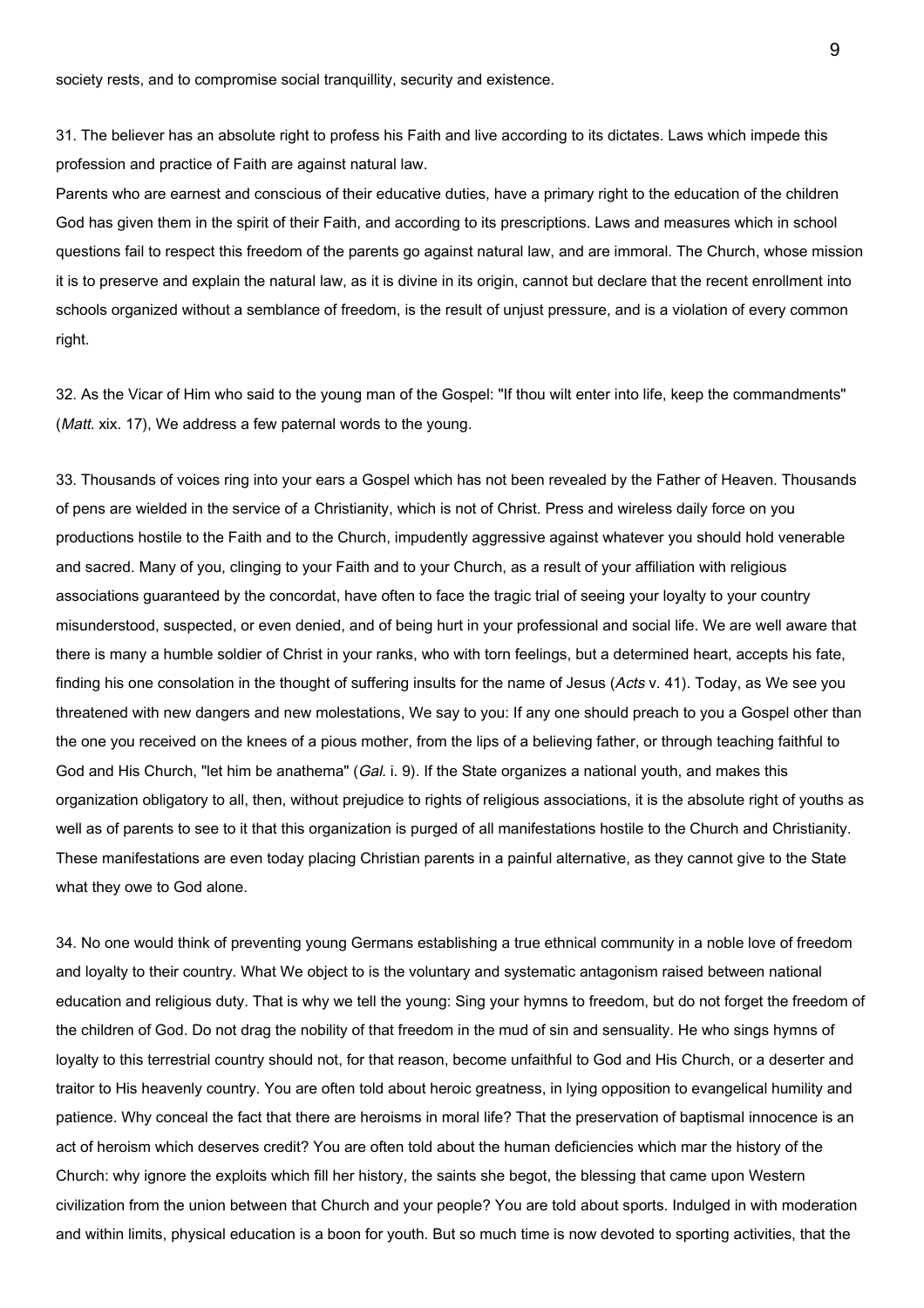harmonious development of body and mind is disregarded, that duties to one's family, and the observation of the Lord's Day are neglected. With an indifference bordering on contempt the day of the Lord is divested of its sacred character, against the best of German traditions. But We expect the Catholic youth, in the more favorable organizations of the State, to uphold its right to a Christian sanctification of the Sunday, not to exercise the body at the expense of the immortal soul, not to be overcome by evil, but to aim at the triumph of good over evil (Rom. xii. 21) as its highest achievement will be the gaining of the crown in the stadium of eternal life (1 Cor. ix. 24).

35. We address a special word of congratulation, encouragement and exhortation to the priests of Germany, who, in difficult times and delicate situations, have, under the direction of their Bishops, to guide the flocks of Christ along the straight road, by word and example, by their daily devotion and apostolic patience. Beloved sons, who participate with Us in the sacred mysteries, never tire of exercising, after the Sovereign and eternal Priest, Jesus Christ, the charity and solicitude of the Good Samaritan. Let your daily conduct remain stainless before God and the incessant pursuit of your perfection and sanctification, in merciful charity towards all those who are confided to your care, especially those who are more exposed, who are weak and stumbling. Be the guides of the faithful, the support of those who fail, the doctors of the doubting, the consolers of the afflicted, the disinterested counselors and assistants of all. The trials and sufferings which your people have undergone in post-War days have not passed over its soul without leaving painful marks. They have left bitterness and anxiety which are slow to cure, except by charity. This charity is the apostle's indispensable weapon, in a world torn by hatred. It will make you forget, or at least forgive, many an undeserved insult now more frequent than ever.

36. This charity, intelligent and sympathetic towards those even who offend you, does by no means imply a renunciation of the right of proclaiming, vindicating and defending the truth and its implications. The priest's first loving gift to his neighbors is to serve truth and refute error in any of its forms. Failure on this score would be not only a betrayal of God and your vocation, but also an offense against the real welfare of your people and country. To all those who have kept their promised fidelity to their Bishops on the day of their ordination; to all those who in the exercise of their priestly function are called upon to suffer persecution; to all those imprisoned in jail and concentration camps, the Father of the Christian world sends his words of gratitude and commendation.

37. Our paternal gratitude also goes out to Religious and nuns, as well as Our sympathy for so many who, as a result of administrative measures hostile to Religious Orders, have been wrenched from the work of their vocation. If some have fallen and shown themselves unworthy of their vocation, their fault, which the Church punishes, in no way detracts from the merit of the immense majority, who, in voluntary abnegation and poverty, have tried to serve their God and their country. By their zeal, their fidelity, their virtue, their active charity, their devotion, the Orders devoted to the care of souls, the service of the sick and education, are greatly contributing to private and public welfare. No doubt better days will come to do them better justice than the present troublous times have done. We trust that the heads of religious communities will profit by their trials and difficulties tO renew their zeal, their spirit of prayer, the austerity of their lives and their perfect discipline, in order to draw down God's blessing upon their difficult work.

38. We visualize the immense multitudes of Our faithful children, Our sons and daughters, for whom the sufferings of the Church in Germany and their own have left intact their devotion to the cause of God, their tender love for the Father of Christendom, their obedience to their pastors, their joyous resolution to remain ever faithful, happen what may, to the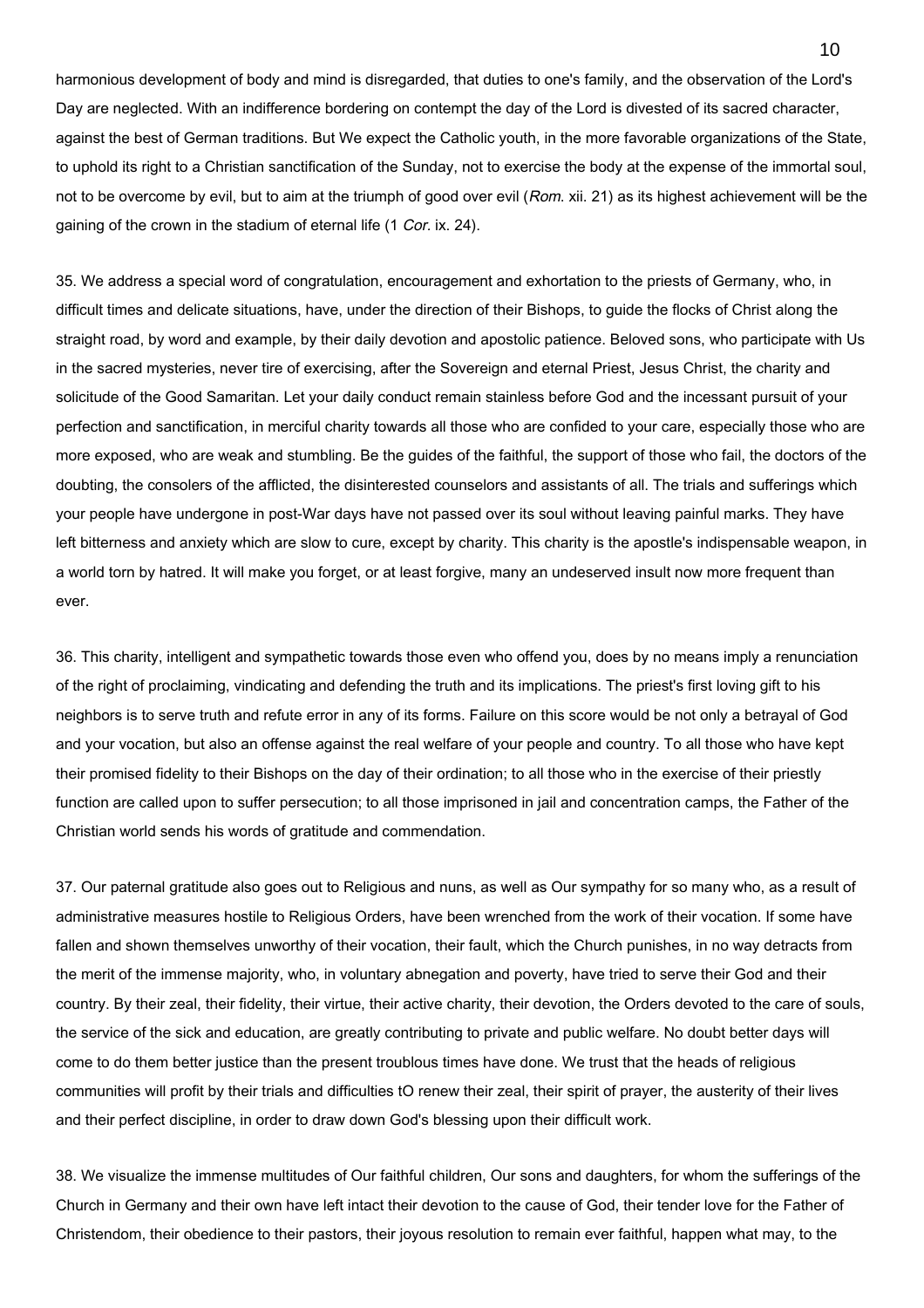sacred inheritance of their ancestors. To all of them We send Our paternal greetings. And first to the members of those religious associations which, bravely and at the cost of untold sacrifices, have remained faithful to Christ, and have stood by the rights which a solemn treaty had guaranteed to the Church and to themselves according to the rules of loyalty and good faith.

39. We address Our special greetings to the Catholic parents. Their rights and duties as educators, conferred on them by God, are at present the stake of a campaign pregnant with consequences. The Church cannot wait to deplore the devastation of its altars, the destruction of its temples, if an education, hostile to Christ, is to profane the temple of the child's soul consecrated by baptism, and extinguish the eternal light of the faith in Christ for the sake of counterfeit light alien to the Cross. Then the violation of temples is nigh, and it will be every one's duty to sever his responsibility from the opposite camp, and free his conscience from guilty cooperation with such corruption. The more the enemies attempt to disguise their designs, the more a distrustful vigilance will be needed, in the light of bitter experience. Religious lessons maintained for the sake of appearances, controlled by unauthorized men, within the frame of an educational system which systematically works against religion, do not justify a vote in favor of non-confessional schools. We know, dear Catholic parents, that your vote was not free, for a free and secret vote would have meant the triumph of the Catholic schools. Therefore, we shall never cease frankly to represent to the responsible authorities the iniquity of the pressure brought to bear on you and the duty of respecting the freedom of education. Yet do not forget this: none can free you from the responsibility God has placed on you over your children. None of your oppressors, who pretend to relieve you of your duties can answer for you to the eternal Judge, when he will ask: "Where are those I confided to you?" May every one of you be able to answer: "Of them whom thou hast given me, I have not lost any one" (John xviii. 9).

40. Venerable Brethren, We are convinced that the words which in this solemn moment We address to you, and to the Catholics of the German Empire, will find in the hearts and in the acts of Our Faithful, the echo responding to the solicitude of the common Father. If there is one thing We implore the Lord to grant, it is this, that Our words may reach the ears and the hearts of those who have begun to yield to the threats and enticements of the enemies of Christ and His Church.

41. We have weighed every word of this letter in the balance of truth and love. We wished neither to be an accomplice to equivocation by an untimely silence, nor by excessive severity to harden the hearts of those who live under Our pastoral responsibility; for Our pastoral love pursues them none the less for all their infidelity. Should those who are trying to adapt their mentality to their new surroundings, have for the paternal home they have left and for the Father Himself, nothing but words of distrust, in gratitude or insult, should they even forget whatever they forsook, the day will come when their anguish will fall on the children they have lost, when nostalgia will bring them back to "God who was the joy of their youth," to the Church whose paternal hand has directed them on the road that leads to the Father of Heaven.

42. Like other periods of the history of the Church, the present has ushered in a new ascension of interior purification, on the sole condition that the faithful show themselves proud enough in the confession of their faith in Christ, generous enough in suffering to face the oppressors of the Church with the strength of their faith and charity. May the holy time of Lent and Easter, which preaches interior renovation and penance, turn Christian eyes towards the Cross and the risen Christ; be for all of you the joyful occasion that will fill your souls with heroism, patience and victory. Then We are sure, the enemies of the Church, who think that their time has come, will see that their joy was premature, and that they may